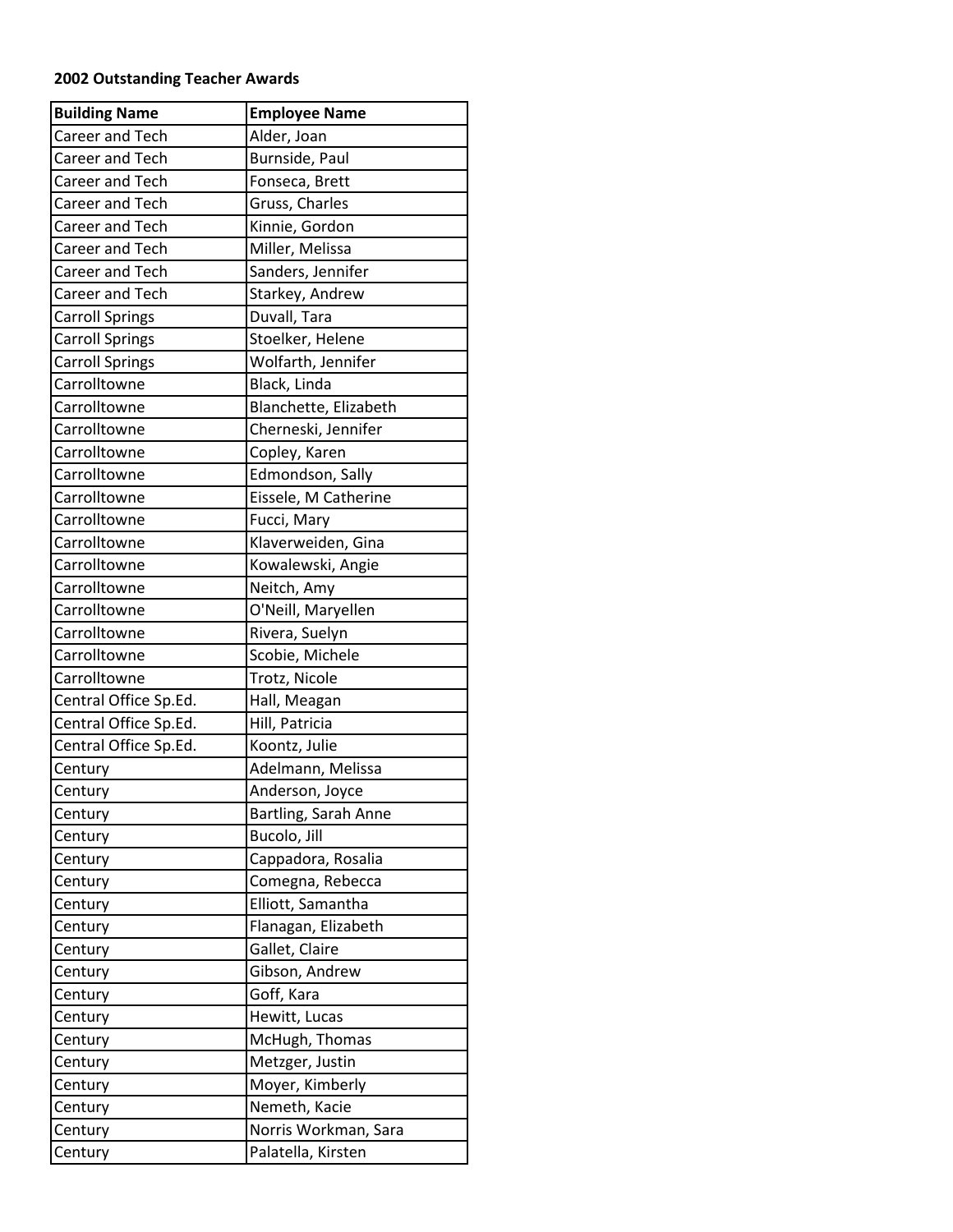| <b>Building Name</b>     | <b>Employee Name</b>       |
|--------------------------|----------------------------|
| Century                  | Patterson, Adam            |
| Century                  | Sadler, William            |
| Century                  | Shimek, Karen              |
| Century                  | Skolaski, Brittany         |
| Century                  | Smith, Scott               |
| Century                  | Taggart, George (Deceased) |
| Century                  | Weatherholt, Stephen       |
| <b>Cranberry Station</b> | Airing, Erica              |
| <b>Cranberry Station</b> | Bair, Michele              |
| <b>Cranberry Station</b> | Calvert, Christine         |
| <b>Cranberry Station</b> | Foster, Amara              |
| <b>Cranberry Station</b> | Gomez, Ruth                |
| <b>Cranberry Station</b> | Grimm, Meghan              |
| <b>Cranberry Station</b> | Harmon, Cassandra          |
| <b>Cranberry Station</b> | Kilgore, Aimee             |
| <b>Cranberry Station</b> | Klimovitz, Mary            |
| <b>Cranberry Station</b> | Marks, Karen               |
| <b>Cranberry Station</b> | Marlo, Jeanne              |
| <b>Cranberry Station</b> | Myers, Angela              |
| <b>Cranberry Station</b> | Otto, Madison              |
| <b>Cranberry Station</b> | Rhoten, Shelby             |
| <b>Cranberry Station</b> | Warner, Erica              |
| <b>Cranberry Station</b> | Wolfe, Victoria            |
| Crossroads               | Brown, Heather             |
| East Middle              | Beitman, Joseph            |
| East Middle              | Border, Debra              |
| <b>East Middle</b>       | Davidson, Joshua           |
| <b>East Middle</b>       | Depace, Nick               |
| East Middle              | Figuli, Wendy              |
| East Middle              | Goodhart, Heather          |
| <b>East Middle</b>       | Harris, Emma               |
| <b>East Middle</b>       | Kelley, Sean               |
| <b>East Middle</b>       | Knauth, Johnny             |
| <b>East Middle</b>       | Kresslein, Denise          |
| East Middle              | Lawson, Joann              |
| East Middle              | Mayberry, Margaret         |
| <b>East Middle</b>       | Russo, Allyson             |
| <b>East Middle</b>       | Stencil, Michael Jr.       |
| <b>East Middle</b>       | Wallace, Bryana            |
| East Middle              | Wissel, Kelly              |
| Ebb Valley               | Arabio, Ann                |
| Ebb Valley               | Burgoon, Christine         |
| Ebb Valley               | Fosnot, Michael            |
| Ebb Valley               | Freed, Cynthia             |
| Ebb Valley               | High-Downey, Jo            |
| Ebb Valley               | Hughes, Kathy              |
| Ebb Valley               | Kitzmiller, Carol          |
| Ebb Valley               | Leckron, Amy               |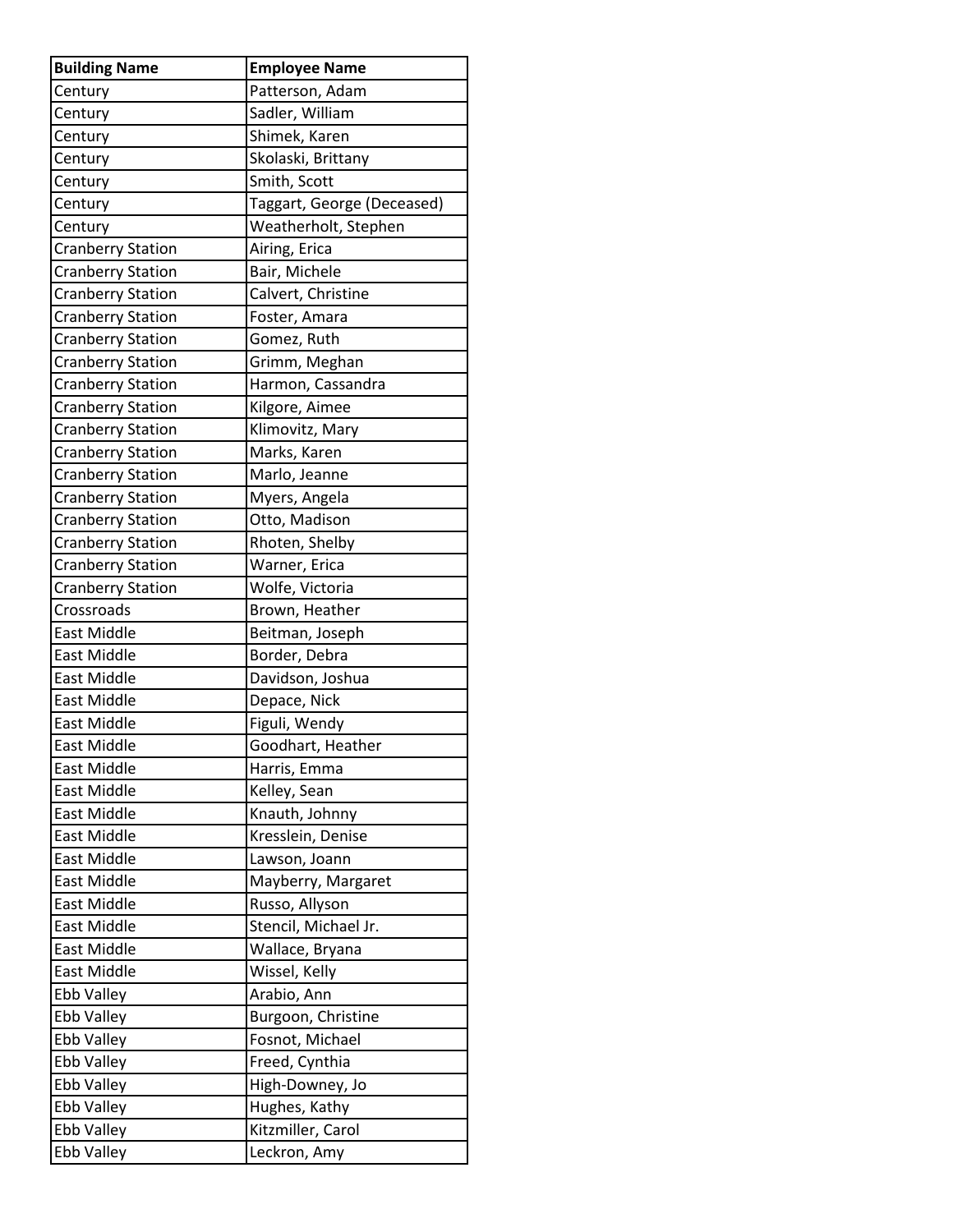| <b>Building Name</b>     | <b>Employee Name</b>   |
|--------------------------|------------------------|
| Ebb Valley               | Meerdter, Joseph       |
| Ebb Valley               | Yingling, Jennifer     |
| <b>Eldersburg Elem</b>   | Allen, Joanna          |
| <b>Eldersburg Elem</b>   | Batra, Neelam          |
| <b>Eldersburg Elem</b>   | Brashear, Brandi       |
| <b>Eldersburg Elem</b>   | Broome, Laura          |
| <b>Eldersburg Elem</b>   | Goldberg, Kelly        |
| <b>Eldersburg Elem</b>   | Hamilton, Erica        |
| <b>Eldersburg Elem</b>   | Jones, Laurie          |
| <b>Eldersburg Elem</b>   | Knies, Cindy           |
| <b>Eldersburg Elem</b>   | Knill, Felicia         |
| <b>Eldersburg Elem</b>   | Kwedar Jr., Donnie     |
| <b>Eldersburg Elem</b>   | Mattox, Robin          |
| <b>Eldersburg Elem</b>   | Meloche, Amy           |
| <b>Eldersburg Elem</b>   | Miller, Haylee         |
| <b>Eldersburg Elem</b>   | Moore, Molly           |
| <b>Eldersburg Elem</b>   | Mullinix, Amy          |
| <b>Eldersburg Elem</b>   | Parsons, Sarah         |
| <b>Eldersburg Elem</b>   | Slagle, Amy            |
| <b>Eldersburg Elem</b>   | Tiboni, Ann            |
| <b>Elmer Wolfe</b>       | Carr, Ann              |
| <b>Elmer Wolfe</b>       | Dennsteadt, Kristina   |
| <b>Elmer Wolfe</b>       | Gibson, Stacey         |
| <b>Elmer Wolfe</b>       | Haak, Theresa          |
| <b>Elmer Wolfe</b>       | May, Kelly             |
| Elmer Wolfe              | Mentges, Michelle      |
| <b>Elmer Wolfe</b>       | Monteau, Sarah         |
| <b>Elmer Wolfe</b>       | Purper, Jennifer       |
| <b>Elmer Wolfe</b>       | Schwessinger, Danielle |
| Elmer Wolfe              | Smith, Amanda          |
| <b>Elmer Wolfe</b>       | Sweeney, Allison       |
| <b>Elmer Wolfe</b>       | Watcher, Sarah         |
| Francis Scott Key        | Bell, Rebecca          |
| Francis Scott Key        | Blake, Davey           |
| Francis Scott Key        | Brilhart, Mickey       |
| <b>Francis Scott Key</b> | Cassatt, Sharon        |
| <b>Francis Scott Key</b> | Duffy, William         |
| Francis Scott Key        | Eiwen, Heidi           |
| Francis Scott Key        | Gore, Roberta          |
| <b>Francis Scott Key</b> | Hafner, Suzanne        |
| Francis Scott Key        | Kelleher, Heather      |
| <b>Francis Scott Key</b> | Rueckemann, Paul       |
| Francis Scott Key        | Schultz, Julie         |
| Francis Scott Key        | Waltz, Jeannette       |
| <b>Francis Scott Key</b> | Workman, Tyler         |
| Freedom Elem             | Adams, Ashley          |
| Freedom Elem             | Bevil, Matthew         |
| Freedom Elem             | Butler, Kerrie         |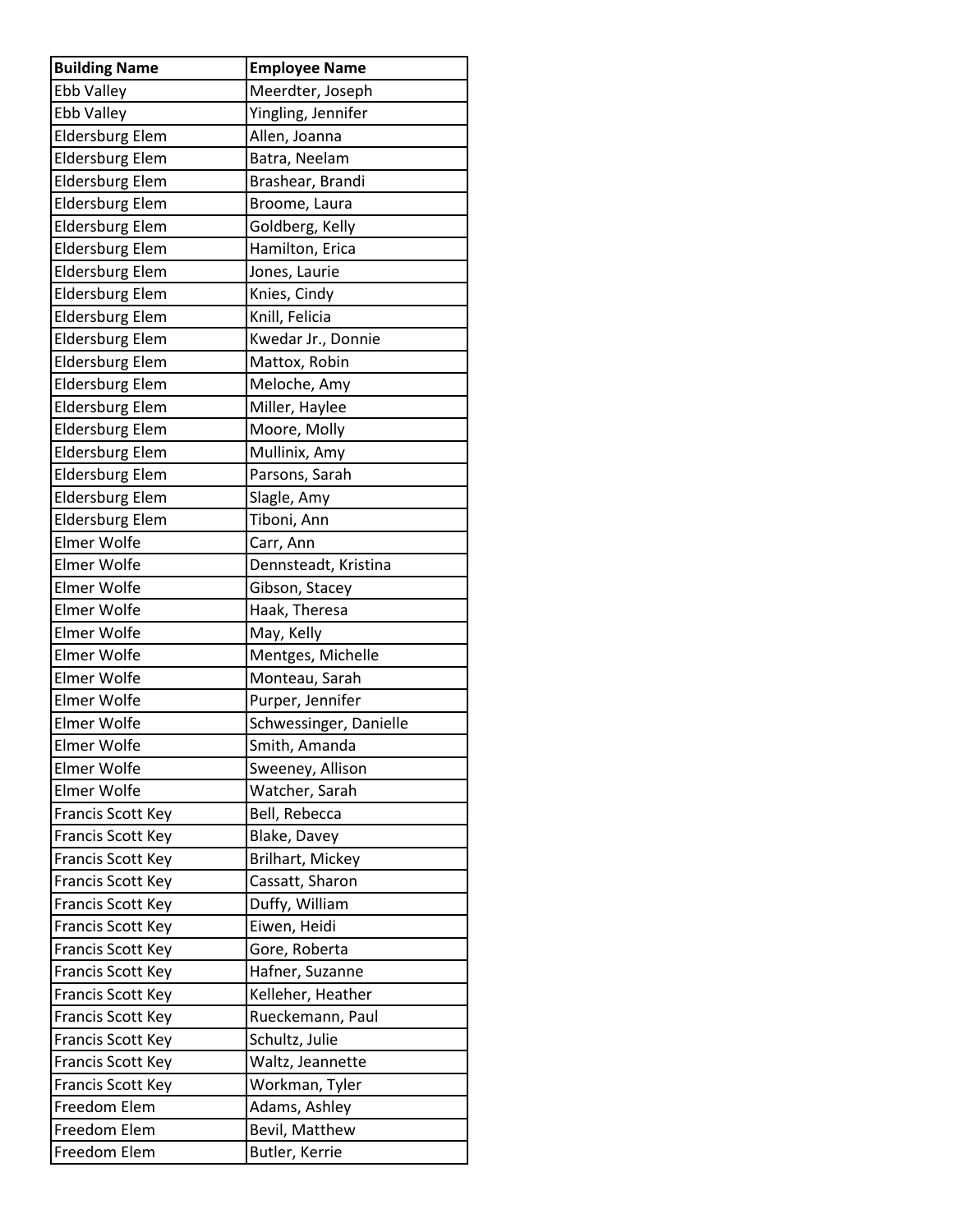| <b>Building Name</b> | <b>Employee Name</b>       |
|----------------------|----------------------------|
| Freedom Elem         | Castner, Jane              |
| Freedom Elem         | Earp, Nick                 |
| Freedom Elem         | Hoffman, Mary              |
| Freedom Elem         | Huy, Karen                 |
| Freedom Elem         | Kennedy, Holly             |
| Freedom Elem         | Miller, Joann              |
| Freedom Elem         | Sias, Julia                |
| Freedom Elem         | Streaker, Nicole           |
| Freedom Elem         | Torrillo-Von Paris, Tracee |
| Freedom Elem         | Van Fossen, Karen          |
| Friendship Valley    | Bean, Garrett              |
| Friendship Valley    | Bizon, Molly               |
| Friendship Valley    | Bosley, Amber              |
| Friendship Valley    | Casper, Kathleen           |
| Friendship Valley    | Drapalski, Cheryl          |
| Friendship Valley    | Ellis, Joyce               |
| Friendship Valley    | Foley, Meghan              |
| Friendship Valley    | Hopkins, Kylie             |
| Friendship Valley    | Klingelhofer, Lynne        |
| Friendship Valley    | Lindsay, Beth              |
| Friendship Valley    | Midkiff, Dannielle         |
| Friendship Valley    | Miller, Jennifer           |
| Friendship Valley    | Miller, Sharon             |
| Friendship Valley    | Mulder, Kellee             |
| Friendship Valley    | Myers, Marcy               |
| Friendship Valley    | Pipes, Miriam              |
| Friendship Valley    | Reightler, Katie           |
| Friendship Valley    | Restivo, Shannon           |
| Friendship Valley    | Schmid, Elisabeth          |
| Friendship Valley    | Stallings, Allie           |
| Friendship Valley    | Stojak, Brian              |
| Friendship Valley    | Vandervalk, Garrett        |
| Friendship Valley    | Walsh, Laura               |
| Gateway              | Carver, Sarah              |
| Gateway              | Clements, Jim              |
| Gateway              | Flagg, Nicole              |
| Gateway              | Kerins, David              |
| Gateway              | Pickett, Stacey            |
| Gateway              | Reed, Mary                 |
| Gateway              | Stargel, Joshua            |
| Gateway              | Stewart, Judith            |
| Gateway              | Vendemia, Mary             |
| Hampstead            | Bien, Matthew              |
| Hampstead            | Cheyne, Meg                |
| Hampstead            | Di Simone, Lisa            |
| Hampstead            | Martin, Annie              |
| Hampstead            | Meekins, Kayla             |
| Hampstead            | Michel, Regina             |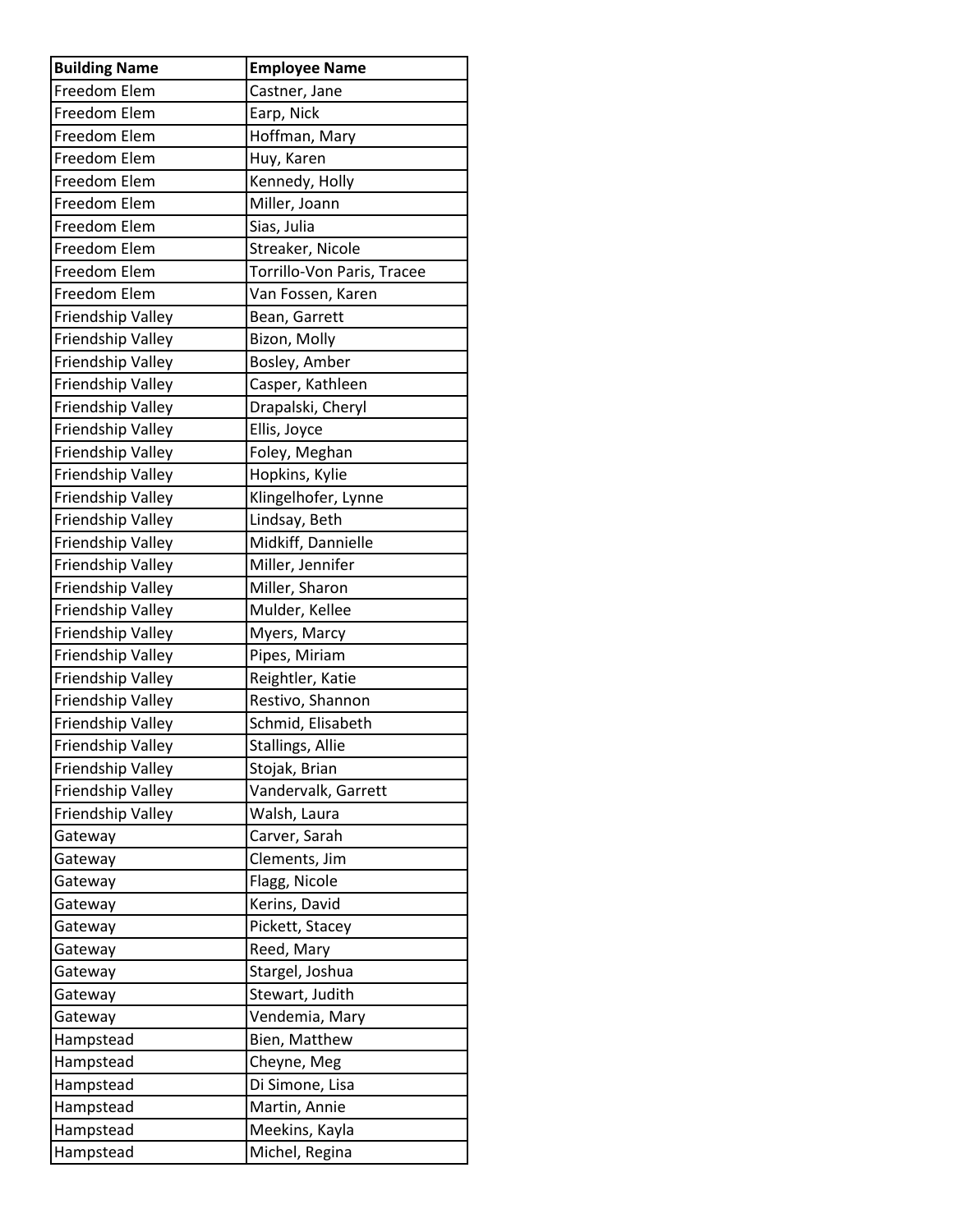| <b>Building Name</b>   | <b>Employee Name</b>    |
|------------------------|-------------------------|
| Hampstead              | Rebhan, Ronnie          |
| Hampstead              | Scoone, Courtney        |
| Hampstead              | Staten, Danielle        |
| Hampstead              | Study, Vickie           |
| Hampstead              | Welsh, Brooke           |
| Liberty                | Bangle, Paul            |
| Liberty                | Brecker, Timothy        |
| Liberty                | Chiaramonte, Ralph      |
| Liberty                | Connolly, Randy         |
| Liberty                | Davis, Jeremy           |
| Liberty                | Deen, Trisha            |
| Liberty                | Dickstein, Danielle     |
| Liberty                | Diffendal, Thomas       |
| Liberty                | Fairbank, Kimberly      |
| Liberty                | Fields, Jaime           |
| Liberty                | Fuhr, Adam              |
| Liberty                | Giffhorn, Kevin         |
| Liberty                | Hackett, Marcia         |
| Liberty                | Jason, Brandi           |
| Liberty                | Kim, Grace              |
| Liberty                | Latane-Valis, Lauren    |
| Liberty                | Lewis, Jessica          |
| Liberty                | Romero, Francisco       |
| Liberty                | Young, Jessie           |
| <b>Linton Springs</b>  | Bowen, Elaine           |
| <b>Linton Springs</b>  | Bush, Alexis            |
| <b>Linton Springs</b>  | Chaney, Nicole          |
| <b>Linton Springs</b>  | Hoey, Jennifer          |
| <b>Linton Springs</b>  | Hudspeth, Sheri         |
| <b>Linton Springs</b>  | Kolawolmay, Shannon     |
| <b>Linton Springs</b>  | Koontz, Brandon         |
| <b>Linton Springs</b>  | Showman, Tammy          |
| <b>Linton Springs</b>  | Walsh-Manelli, Caterina |
| <b>Linton Springs</b>  | Yohn, Dalton            |
| <b>Linton Springs</b>  | Zarrelli, Becca         |
| <b>Manchester Elem</b> | Baxley, Katherine       |
| <b>Manchester Elem</b> | Cunningham, Brandon     |
| Manchester Elem        | Cunningham, Dawn        |
| <b>Manchester Elem</b> | D'Anthony, Tamara       |
| <b>Manchester Elem</b> | Diggs, Kimberly         |
| Manchester Elem        | Dowling, Emily          |
| <b>Manchester Elem</b> | Eichhorst, Lisa         |
| <b>Manchester Elem</b> | Evans, Jennifer         |
| <b>Manchester Elem</b> | Fey, Laura              |
| <b>Manchester Elem</b> | Funk, Gina              |
| <b>Manchester Elem</b> | Sauers, Kimberly        |
| Manchester Elem        | Snyder, Melissa         |
| Manchester Elem        | Thomas, Erin C.         |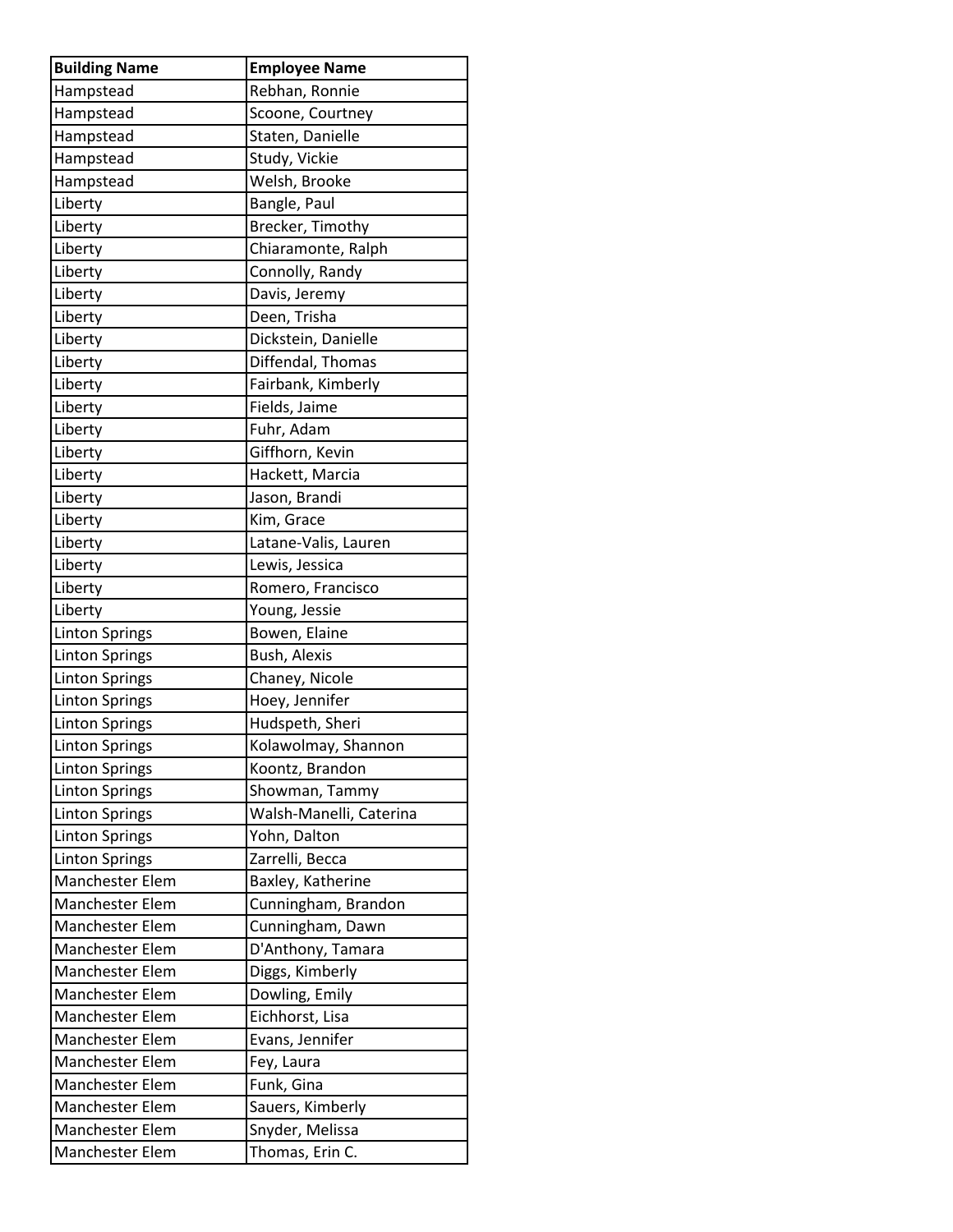| <b>Building Name</b>     | <b>Employee Name</b> |
|--------------------------|----------------------|
| <b>Manchester Elem</b>   | Walters, Jennifer    |
| Manchester Valley        | Bailey, Amanda       |
| Manchester Valley        | Bouselli, Christian  |
| Manchester Valley        | Cashen, Jason        |
| Manchester Valley        | DePace, Karen        |
| Manchester Valley        | Gossert, Kimberly    |
| Manchester Valley        | Hampt, Shawn         |
| Manchester Valley        | Hartshorn, Todd      |
| Manchester Valley        | Hayes, Nancy         |
| Manchester Valley        | Lehman, Robert       |
| Manchester Valley        | Long, Sunny          |
| Manchester Valley        | Mielke, Jared        |
| Manchester Valley        | Minnich, Kristen     |
| <b>Manchester Valley</b> | Piper, John          |
| Manchester Valley        | Rosado-Cruz, Emily   |
| Manchester Valley        | Warner, Lauren       |
| Manchester Valley        | Wennell, Jennifer    |
| <b>Manchester Valley</b> | Wiggins, Taylor      |
| Mechanicsville           | Anastasion, Barbara  |
| Mechanicsville           | Basham, Susan        |
| Mechanicsville           | Evans, Chelsea       |
| Mechanicsville           | Fieni, Danielle      |
| Mechanicsville           | Hemler, Judith       |
| Mechanicsville           | Holmes, Lindsey      |
| Mechanicsville           | Leupen, Lindsay      |
| Mechanicsville           | Lynch, Anne          |
| Mechanicsville           | Macivor, Delaney     |
| Mechanicsville           | Nozeika, Lauren      |
| Mechanicsville           | Robinson, Karina     |
| Mechanicsville           | Sporer, Brandi       |
| Mechanicsville           | Vehovic, Alexa       |
| Mechanicsville           | Wallace, Jasmine     |
| Mount Airy Elem          | Campbell, Elizabeth  |
| Mount Airy Elem          | Cavey, Melanie       |
| Mount Airy Elem          | Eyler, Kelly         |
| Mount Airy Elem          | Hawkins, Amy         |
| Mount Airy Elem          | Hyman, Katelyn       |
| Mount Airy Elem          | Knott, Daphne        |
| Mount Airy Elem          | Marsden, Robyn       |
| Mount Airy Elem          | Murphy, William      |
| Mount Airy Elem          | Zais, Chenoa         |
| Mount Airy Middle        | Apellaniz, Lisa      |
| Mount Airy Middle        | Breckenridge, Megan  |
| Mount Airy Middle        | Chenoweth, Lindsay   |
| Mount Airy Middle        | Curley, Lacey        |
| Mount Airy Middle        | Ferguson, Hope       |
| Mount Airy Middle        | Hagy, Jeremy         |
| Mount Airy Middle        | Hastings, Morgan     |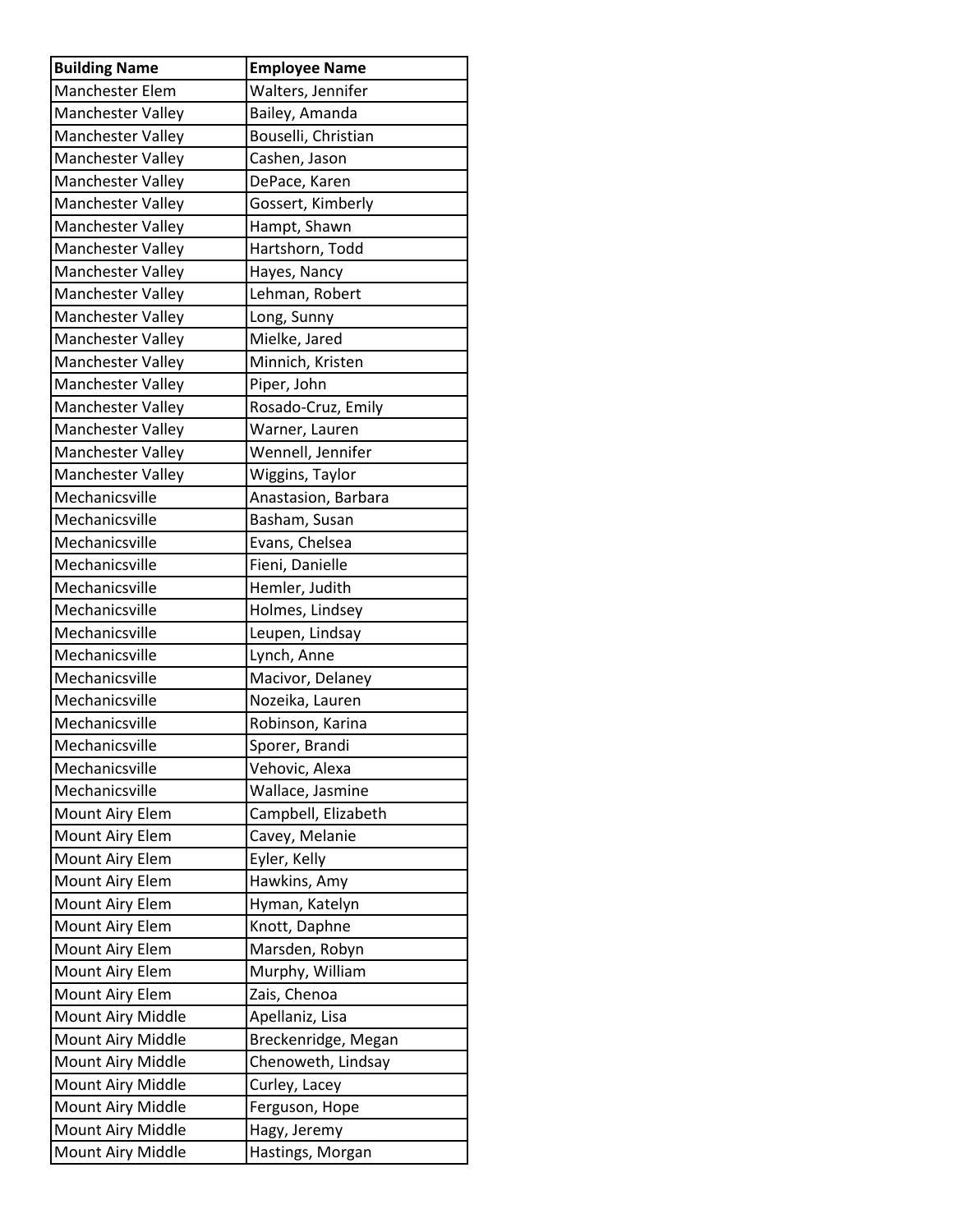| <b>Building Name</b>        | <b>Employee Name</b>   |
|-----------------------------|------------------------|
| Mount Airy Middle           | Knauth, Krysti         |
| Mount Airy Middle           | McDonough, Kelley      |
| Mount Airy Middle           | McGurk, Nickole        |
| Mount Airy Middle           | Merwitz, Shelley       |
| Mount Airy Middle           | Radford, Danielle      |
| Mount Airy Middle           | Schaeffer, Amy         |
| Mount Airy Middle           | Snader, Penny          |
| Mount Airy Middle           | Walls, Tori            |
| Mount Airy Middle           | Whitten, Heather       |
| <b>North Carroll Middle</b> | Calvin, Mary Beth      |
| North Carroll Middle        | German, Jacob          |
| North Carroll Middle        | Kirby, Hannah          |
| <b>North Carroll Middle</b> | Krouse, Shelby         |
| North Carroll Middle        | Mason, Jean            |
| <b>North Carroll Middle</b> | O'Riordon, Lauren      |
| <b>North Carroll Middle</b> | Raith, Katie           |
| <b>North Carroll Middle</b> | Riggin, Conor          |
| <b>North Carroll Middle</b> | Warner, Scott          |
| <b>North Carroll Middle</b> | Zorn, Margaret         |
| <b>Northwest Middle</b>     | Binkley, Samantha      |
| <b>Northwest Middle</b>     | Borcik, Jennifer       |
| <b>Northwest Middle</b>     | Davis, Mary            |
| <b>Northwest Middle</b>     | Duffy, Alexis          |
| Northwest Middle            | Hollenbeck, Teri       |
| <b>Northwest Middle</b>     | Hull, Calvin           |
| <b>Northwest Middle</b>     | Madison, Melissa       |
| <b>Northwest Middle</b>     | Miller, Chad           |
| <b>Northwest Middle</b>     | Mueller, Alexis        |
| Northwest Middle            | Paylor, Amy            |
| Northwest Middle            | Sauvageau, Paul        |
| Northwest Middle            | Sigler-Delauter, Tammy |
| <b>Northwest Middle</b>     | Thomas, Erin           |
| Oklahoma Road               | Chalk, Nicholas        |
| Oklahoma Road               | Cherry, Carolyn        |
| Oklahoma Road               | Dobrzykowski, Kimberly |
| Oklahoma Road               | Eason, Kimberly        |
| Oklahoma Road               | Eberle, Christopher    |
| Oklahoma Road               | Feinstein, Beth        |
| Oklahoma Road               | Hubbard, Lauren        |
| Oklahoma Road               | Kramme, Maggie         |
| Oklahoma Road               | Lamb, Jennifer         |
| Oklahoma Road               | Mello, Dr. Emily       |
| Oklahoma Road               | Morgan, Jessica        |
| Oklahoma Road               | Penny, Joanne          |
| Oklahoma Road               | Peterson, Kelli Anne   |
| Oklahoma Road               | Rowe-Minarcin, Cynthia |
| Oklahoma Road               | Runkles, Trisha        |
| Oklahoma Road               | Soltis, Karen          |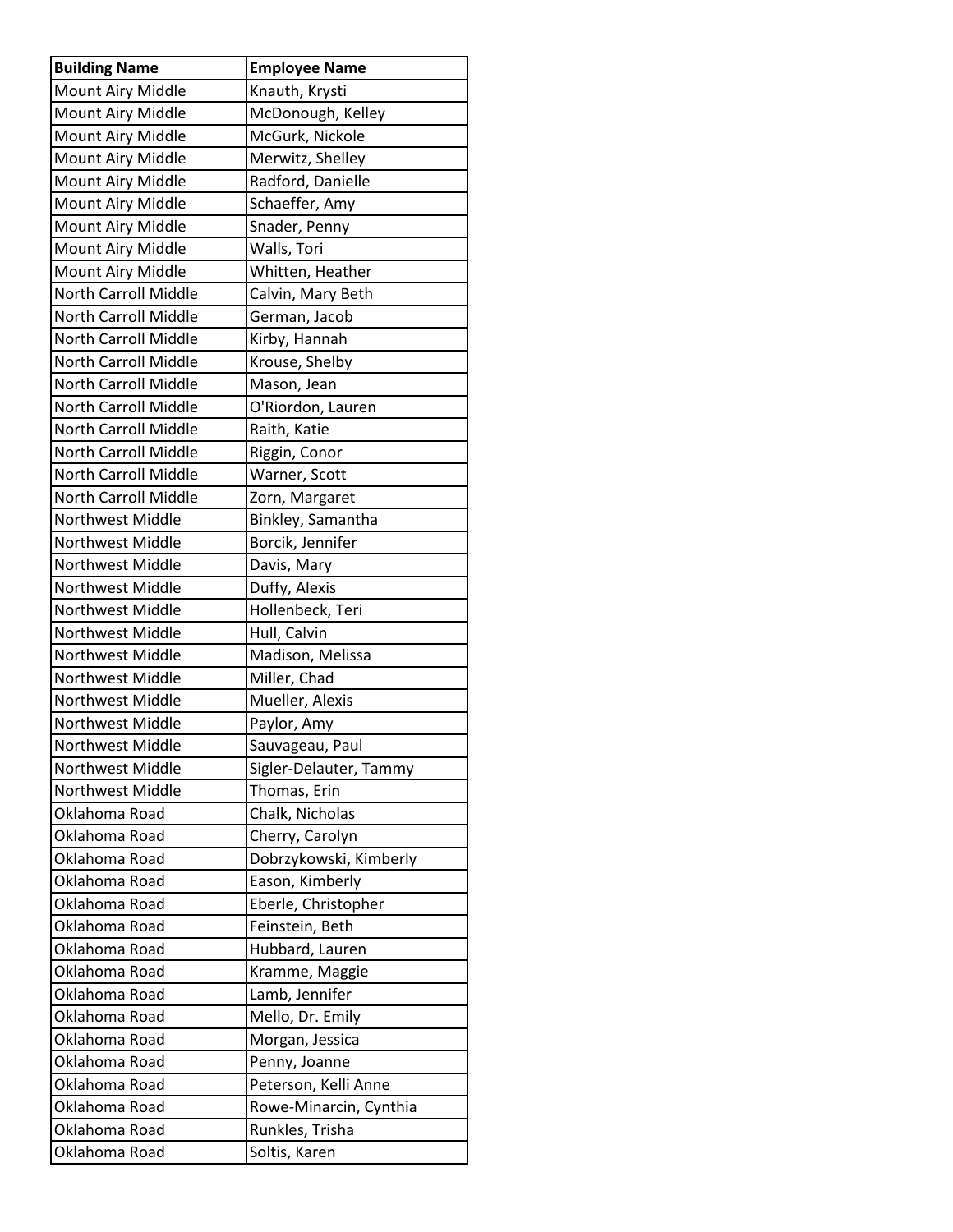| <b>Building Name</b> | <b>Employee Name</b> |
|----------------------|----------------------|
| Oklahoma Road        | Stitely, Alexandra   |
| Oklahoma Road        | Thomas, Michael      |
| Oklahoma Road        | Toomey, Logan        |
| Oklahoma Road        | Webber, Danielle     |
| Parr's Ridge         | Bopst, Bridget       |
| Parr's Ridge         | Creighton, Janelle   |
| Parr's Ridge         | Dunn, Kimberly       |
| Parr's Ridge         | Franklin, Ida        |
| Parr's Ridge         | Hogue, Jennifer      |
| Parr's Ridge         | O'Meally, Wendie     |
| Parr's Ridge         | Sealfon, Allyson     |
| Parr's Ridge         | Suscello, Linda      |
| Parr's Ridge         | Wilson, Kalyn        |
| Piney Ridge          | Bangle, Lindsay      |
| Piney Ridge          | Brandon, Wanda       |
| Piney Ridge          | Dundore, Joe         |
| Piney Ridge          | Graham, Tracy        |
| Piney Ridge          | Hinkel, Tina         |
| Piney Ridge          | Jones, Deborah       |
| Piney Ridge          | Keiffer, Kelly       |
| Piney Ridge          | Knox, Kristine       |
| Piney Ridge          | Laughman, Stephanie  |
| Piney Ridge          | Lazarus, Jenny       |
| Piney Ridge          | Lebon, Lauren        |
| Piney Ridge          | Oates, Beth          |
| Piney Ridge          | Reda, Samantha       |
| Piney Ridge          | Ries, Katherine      |
| Piney Ridge          | Robert, Beth         |
| Piney Ridge          | Sauter, Natalie      |
| <b>Piney Ridge</b>   | Schneeman, Jamie     |
| Piney Ridge          | Weatherby, Diane     |
| <b>Robert Moton</b>  | Collett, Brittany    |
| <b>Robert Moton</b>  | Dorsey, Lisa         |
| <b>Robert Moton</b>  | Durdon, Amy          |
| Robert Moton         | Evans, Asa           |
| <b>Robert Moton</b>  | Fitzgerald, Michelle |
| Robert Moton         | Hoff, Robin          |
| Robert Moton         | Miller, Abigail      |
| <b>Robert Moton</b>  | Mort, Nicole         |
| Robert Moton         | Smith, Kelley        |
| <b>Robert Moton</b>  | Stephenson, Tanya    |
| Robert Moton         | Stevens, Amanda      |
| Robert Moton         | Storie, Christina    |
| Robert Moton         | Topper, Mark         |
| Robert Moton         | Wade, Margaret       |
| Runnymede            | Bordner, Natalie     |
| Runnymede            | Brown, Kristen       |
| Runnymede            | Bullock, Laura       |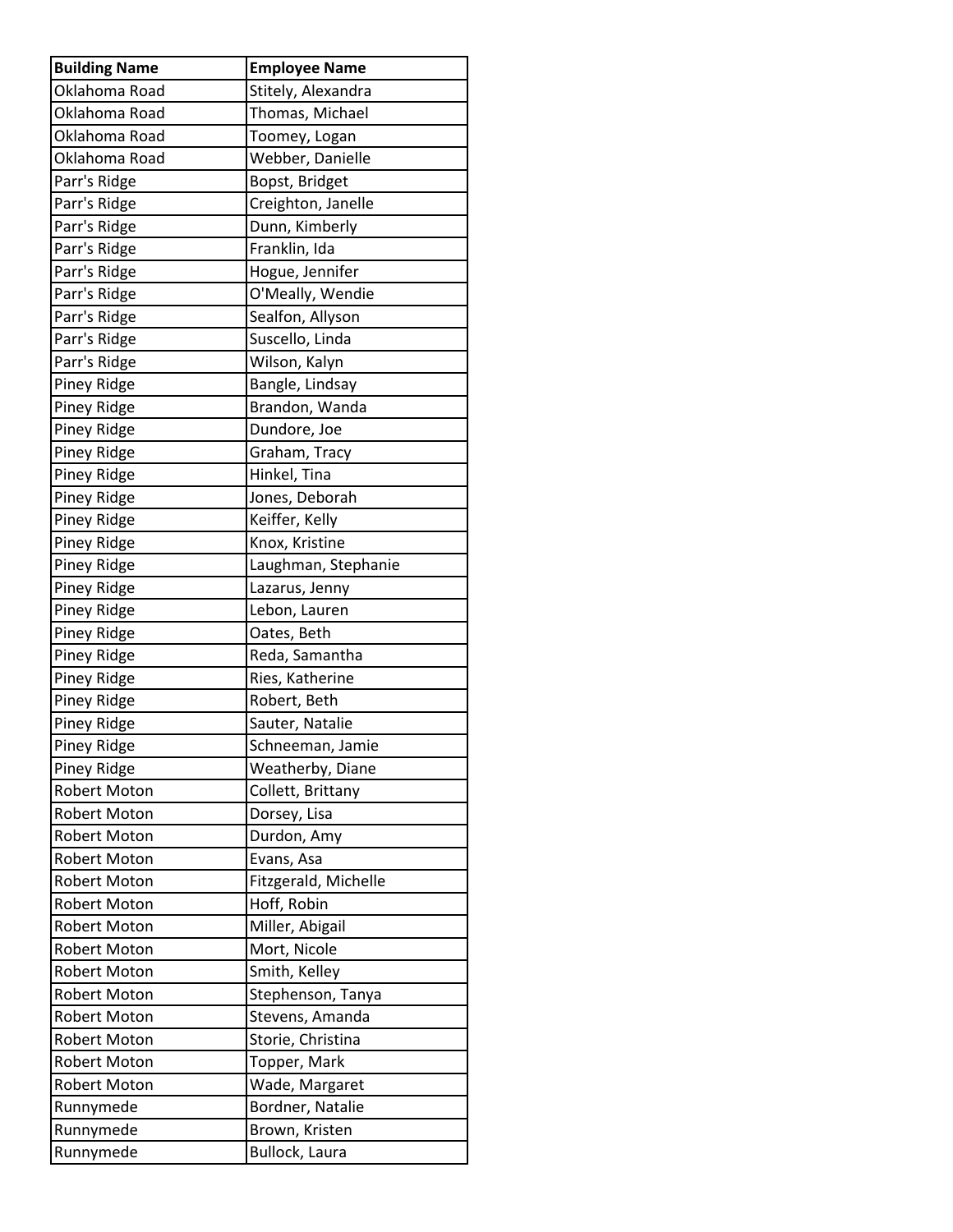| <b>Building Name</b>     | <b>Employee Name</b>           |
|--------------------------|--------------------------------|
| Runnymede                | Cash, Michelle                 |
| Runnymede                | Chaney, Beth                   |
| Runnymede                | Croft, Celia                   |
| Runnymede                | Cuneo, Jennifer                |
| Runnymede                | Curley, Allison                |
| Runnymede                | Dettinger, Jennifer            |
| Runnymede                | Donovan, Julie                 |
| Runnymede                | Douglas, Lori                  |
| Runnymede                | Gonnella, Sarah                |
| Runnymede                | Harman, Casey                  |
| Runnymede                | Hunsicker, Nicole              |
| Runnymede                | Jonsson, Carrie                |
| Runnymede                | Mechalske, Mary                |
| Runnymede                | Medlock, Brenda                |
| Runnymede                | Mentzer, Michael               |
| Runnymede                | Ries, Amanda                   |
| Runnymede                | Robinson, Jami                 |
| Runnymede                | Smith, Lori                    |
| Runnymede                | Taylor, Andrea                 |
| Runnymede                | Tielle, Alexandra              |
| Runnymede                | Tyler, Megan                   |
| Runnymede                | Warnick, Andrea                |
| Sandymount               | Anglemyer, Rachel              |
| Sandymount               | Artson, Cassidey               |
| Sandymount               | Blum, Jenna                    |
| Sandymount               | Boggs, Karen                   |
| Sandymount               | Carr, Caitlin                  |
| Sandymount               | Dowd, Kaitlyn                  |
| Sandymount               | Dummann, Kelly                 |
| Sandymount               | Giles, Tamba                   |
| Sandymount               | Goretsas, Thomas               |
| Sandymount               | Grieves, Loretta               |
| Sandymount               | Hawkinberry, Nancy             |
| Sandymount               | Hayman, Lori                   |
| Sandymount               | Moreno, Monica                 |
| Sandymount               | Morgan-Lewis, Jill             |
| Sandymount<br>Sandymount | Nazelrod, Ryan                 |
| Sandymount               | Nuzzo, Joy<br>Porter, Michelle |
| Sandymount               | Redmond, Sarah                 |
| Sandymount               | Shiloh, Debbie                 |
| Sandymount               | Smith, Meghan                  |
| Sandymount               | Thompson, Valerie              |
| Shiloh                   | Browning, Eileen               |
| Shiloh                   | Guy, Terri                     |
| Shiloh                   | Kiggins, Katherine             |
| Shiloh                   | Lebo, Roberta                  |
| Shiloh                   | Mann, Andrew                   |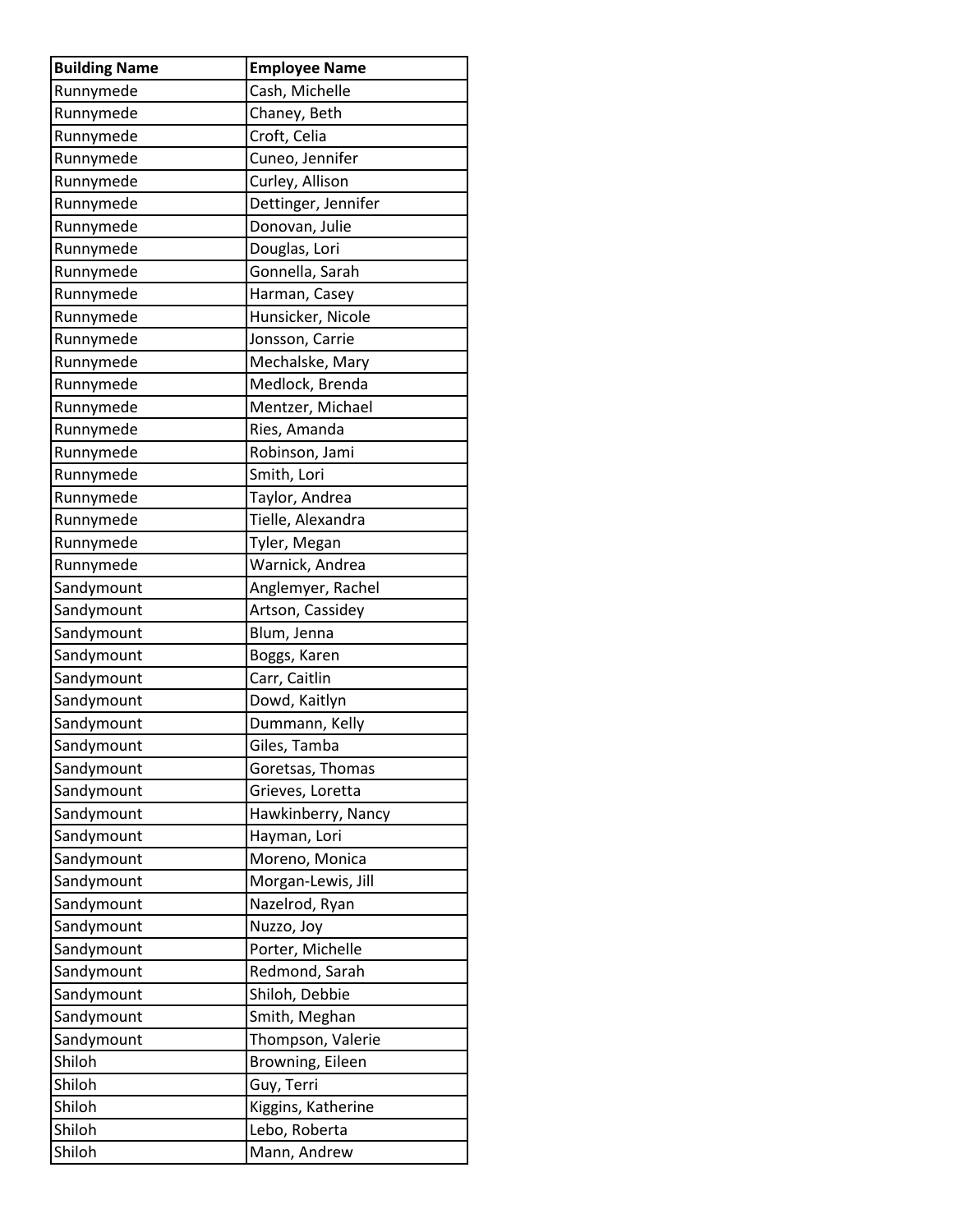| <b>Building Name</b> | <b>Employee Name</b>  |
|----------------------|-----------------------|
| Shiloh               | Norton, Tyler         |
| Shiloh               | Sevik, Ashley         |
| Shiloh               | Streib, Jaime         |
| <b>South Carroll</b> | Baummer, Christy      |
| South Carroll        | Burris, Dawn          |
| South Carroll        | Chappell, Bruce       |
| South Carroll        | Duvall, Jennifer      |
| <b>South Carroll</b> | English, Kyle         |
| South Carroll        | Grant, Vicky          |
| South Carroll        | Hicks, Korianna       |
| South Carroll        | Johnson, Jessica      |
| South Carroll        | Keck, Kristine        |
| South Carroll        | Lathe, Charles        |
| South Carroll        | Lee, Sean             |
| <b>South Carroll</b> | Macivor, Laura        |
| South Carroll        | McGuire, Linda        |
| South Carroll        | O'Neal, Robert        |
| South Carroll        | Plaskowitz, Judy      |
| South Carroll        | Reynolds, Tammie      |
| South Carroll        | Shami, Hena           |
| South Carroll        | Stevenson, John       |
| South Carroll        | Szymanski, Robin      |
| South Carroll        | Widner, Bradley       |
| South Carroll        | Widner, Caitlin       |
| South Carroll        | Wienholt, Kaetlin     |
| <b>Spring Garden</b> | Bauer, Karen          |
| Spring Garden        | Everhart, Ashley      |
| Spring Garden        | Greenberg, Teresa     |
| Spring Garden        | Groft, Diane          |
| <b>Spring Garden</b> | Maloney, Wendy        |
| <b>Spring Garden</b> | McAndrew, Erica       |
| <b>Spring Garden</b> | Murray, Nicole        |
| <b>Spring Garden</b> | Paul, Amy             |
| <b>Spring Garden</b> | Smedick, Carolyn      |
| <b>Spring Garden</b> | Stitcher, Carroll     |
| <b>Spring Garden</b> | Treat, Sao-Fan        |
| Sykesville Middle    | Bartlett, Cynthia     |
| Sykesville Middle    | Beck, Brad            |
| Sykesville Middle    | Calabria, Stephanie   |
| Sykesville Middle    | Howes, Richard        |
| Sykesville Middle    | Levesque, Joshua      |
| Sykesville Middle    | Lowe, Jon David       |
| Sykesville Middle    | McNamara, Angela      |
| Sykesville Middle    | Peno, Angela          |
| Sykesville Middle    | Piek, Alaina          |
| Sykesville Middle    | Rothschild, Devon     |
| Sykesville Middle    | Smith, Maria M.       |
| Sykesville Middle    | Zajaczkowski, Rebecca |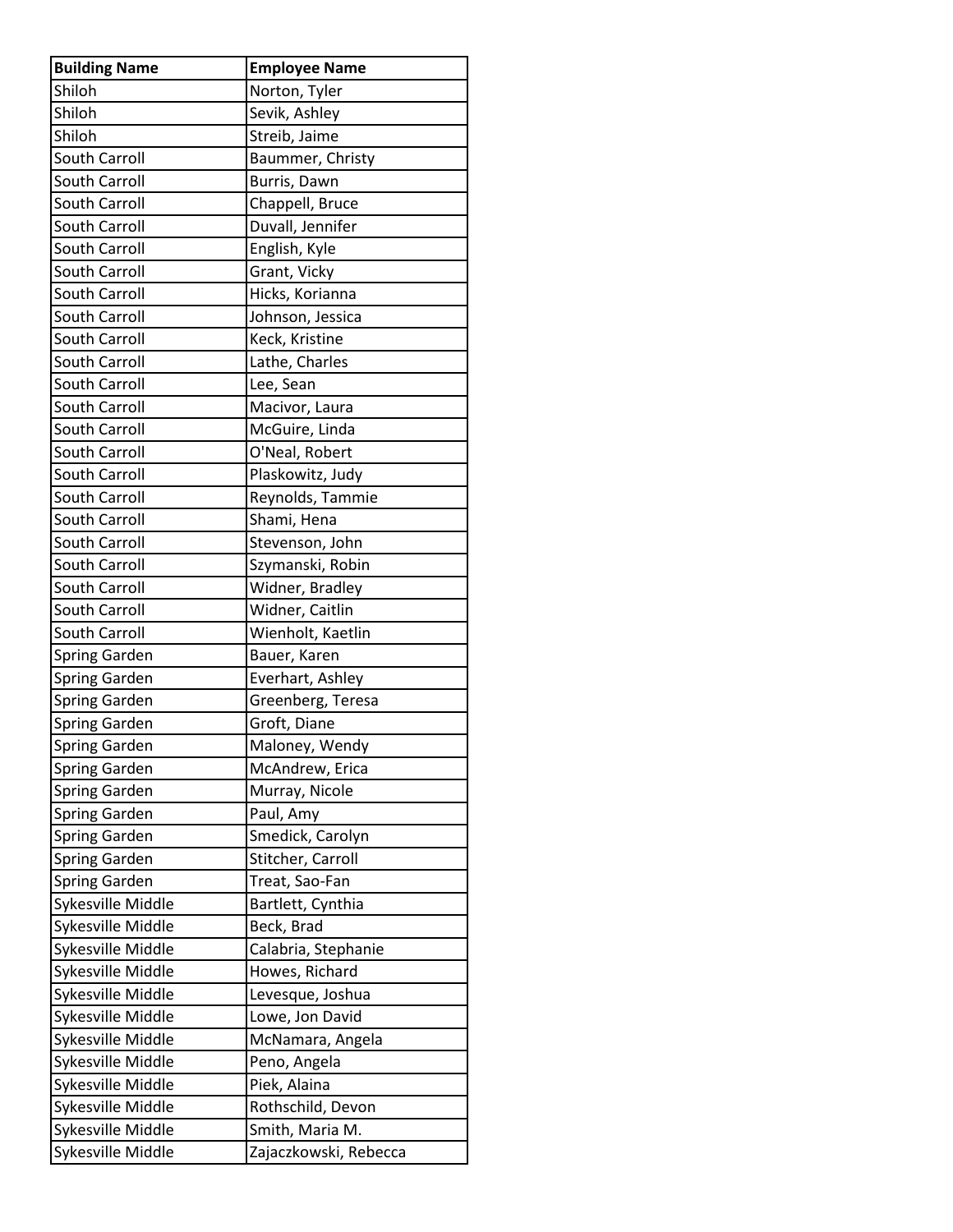| <b>Building Name</b> | <b>Employee Name</b> |
|----------------------|----------------------|
| Taneytown            | Adams, Clarissa      |
| Taneytown            | Alvandi, Casey       |
| Taneytown            | Flynn, Cassidy       |
| Taneytown            | Haff, Liz            |
| Taneytown            | Haspert, Melissa     |
| Taneytown            | Keplinger, Avery     |
| Taneytown            | Miller, Jacquelyn    |
| Taneytown            | Miller, Samantha     |
| Taneytown            | Shorb, Sarah         |
| Taneytown            | Sneska, Carey        |
| Taneytown            | Thurston, Kirsten    |
| Taneytown            | Tillett, Katie       |
| West Middle          | Bhatty, Abraham      |
| West Middle          | Breakey, Kate        |
| <b>West Middle</b>   | Burk, Susan          |
| West Middle          | Clarke, Natalie      |
| <b>West Middle</b>   | Davis, Marian        |
| West Middle          | DiBella, Jessica     |
| West Middle          | Ellis, Avril         |
| <b>West Middle</b>   | Grayson, Amy         |
| West Middle          | Gruber, Stacey       |
| <b>West Middle</b>   | Guiffre, Kristy      |
| West Middle          | Hadden, Grant        |
| <b>West Middle</b>   | Hawley, Elizabeth    |
| <b>West Middle</b>   | Kahler, Stacey       |
| West Middle          | Koons, Nikolette     |
| West Middle          | Lustig, Matt         |
| West Middle          | Maleson, Kim         |
| <b>West Middle</b>   | Meassick, Elizabeth  |
| <b>West Middle</b>   | Meyer, Jacki         |
| <b>West Middle</b>   | Myers, Karen         |
| <b>West Middle</b>   | Parks, Amy           |
| West Middle          | Ruhlman, Matthew     |
| <b>West Middle</b>   | Smith, Darby         |
| West Middle          | Strong, Kaitlyn      |
| <b>West Middle</b>   | Winner, Barry        |
| <b>West Middle</b>   | Zaccagnini, Joseph   |
| Westminster Elem     | Adams, Theresa       |
| Westminster Elem     | Allgeier, Ivy        |
| Westminster Elem     | Bair, Bryana         |
| Westminster Elem     | Bowersox, Meghan     |
| Westminster Elem     | Colopietro, Lindsey  |
| Westminster Elem     | Cowherd, Karlye      |
| Westminster Elem     | Cronin, Abigail      |
| Westminster Elem     | King, Kristen        |
| Westminster Elem     | Legler, Nicole       |
| Westminster Elem     | Loskarn, Andrea      |
| Westminster Elem     | McKim, Melissa       |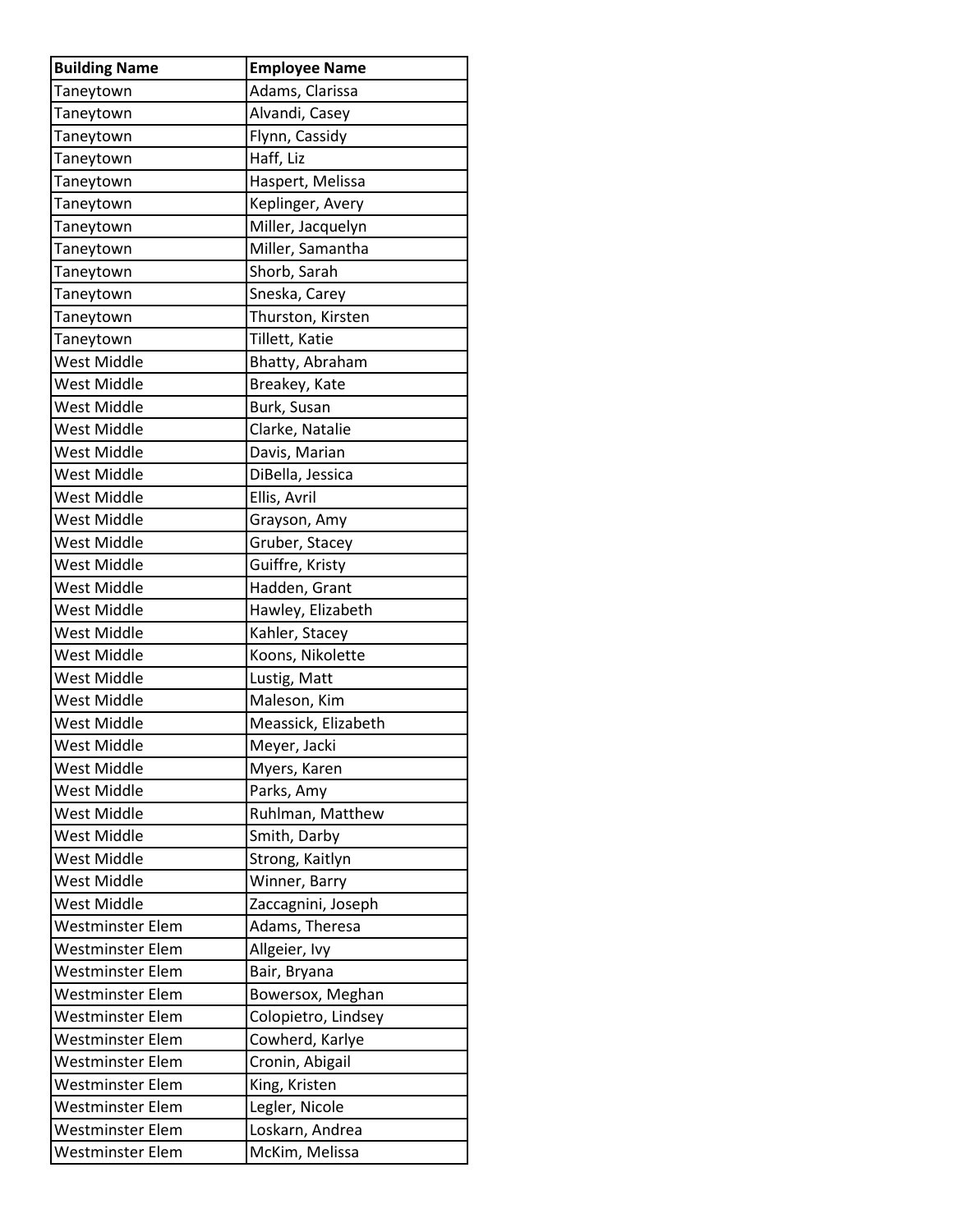| <b>Building Name</b>      | <b>Employee Name</b>   |
|---------------------------|------------------------|
| Westminster Elem          | Moore, Jessie          |
| Westminster Elem          | Robertson-Green, Katie |
| Westminster Elem          | Speigle, Christa       |
| Westminster Elem          | Spencer, Brianna       |
| Westminster Elem          | Thompson, Brian        |
| Westminster Elem          | Wantz, Sydney          |
| Westminster Elem          | Welch, Alison          |
| Westminster Elem          | Wiens, Connie          |
| Westminster Elem          | Wilson, Allison        |
| Westminster Elem          | Yinger, Jennifer       |
| Westminster High          | Becker, Dr. Mona       |
| Westminster High          | Brown, John            |
| Westminster High          | Brynes, Patrick        |
| Westminster High          | Costley, Natasha       |
| Westminster High          | Cronin, Bridget        |
| Westminster High          | Daum, Beth             |
| Westminster High          | Dixon, Tyler           |
| Westminster High          | Dortch, Taylor         |
| Westminster High          | Drummond, Torry        |
| Westminster High          | Edgar, Allison         |
| Westminster High          | Hadley, Karie          |
| Westminster High          | Harford, Ashley        |
| Westminster High          | Manko-Hinds, Rachel    |
| Westminster High          | Mann, Rachel           |
| Westminster High          | McAndrew, Maura        |
| Westminster High          | Metcalf, Leanne        |
| Westminster High          | Mongold, Dine          |
| Westminster High          | Myers, Maggie          |
| Westminster High          | Ricketts, Dana         |
| Westminster High          | Shipley, Marina        |
| <b>Westminster High</b>   | Skinner, Anna          |
| Westminster High          | Skovron, Rebecca       |
| Westminster High          | Wilson, Joelle         |
| William Winchester        | Boone, Kimberly        |
| <b>William Winchester</b> | Chucko, Caroline       |
| William Winchester        | Forwood, Traci         |
| William Winchester        | Gambrill, Marley       |
| William Winchester        | Gladden, Allison       |
| William Winchester        | Hahn, Anne             |
| William Winchester        | Hopkins, Jamie         |
| William Winchester        | Hundertmark, Wendy     |
| William Winchester        | Kays, Matthew          |
| William Winchester        | Keegan, Kelly          |
| William Winchester        | Reinartz, Mara         |
| Winfield                  | Baker, Tina            |
| Winfield                  | Blank, Pamela          |
| Winfield                  | Cornelius, Megan       |
| Winfield                  | Crawford, Sarah        |